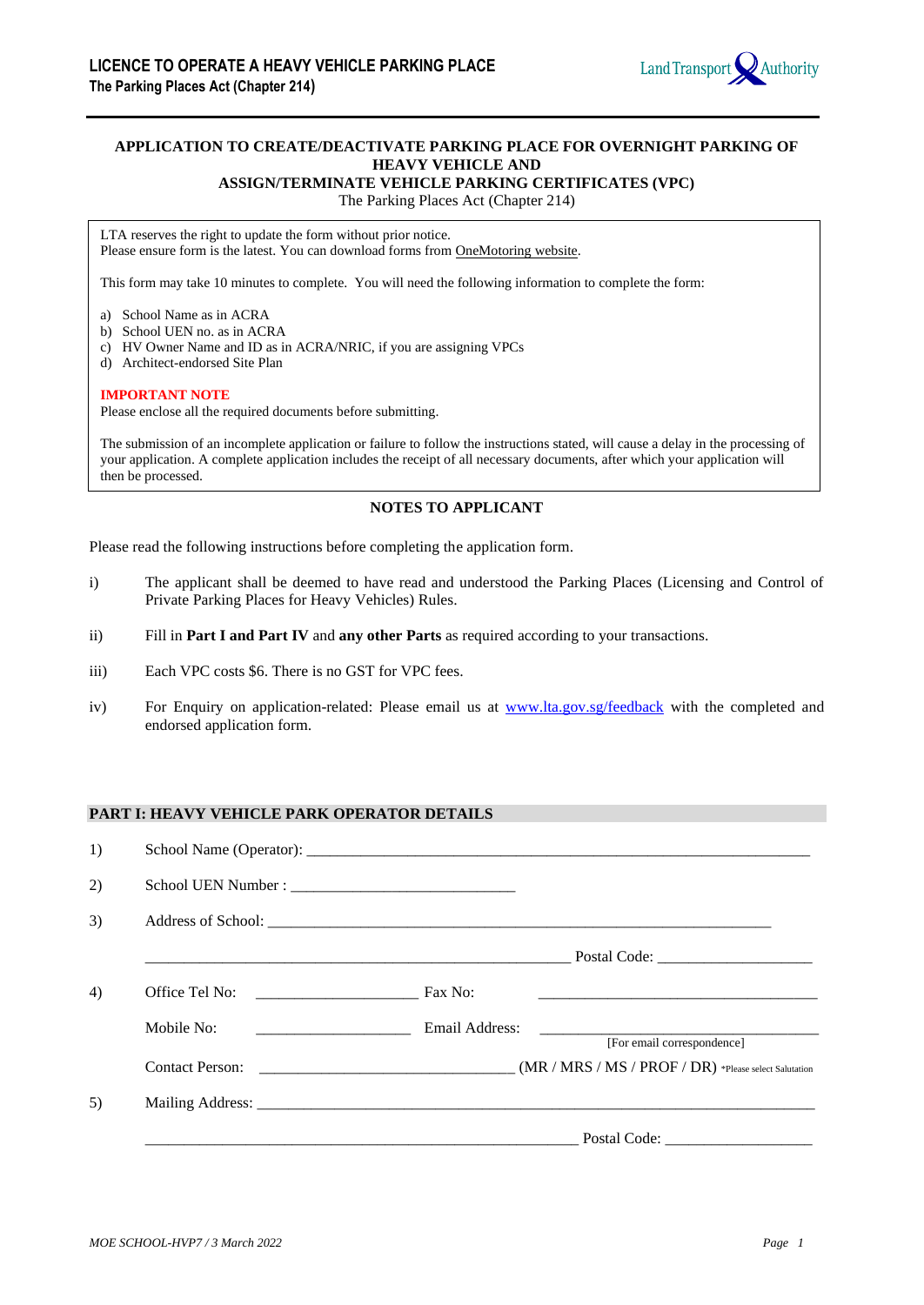

## **PART II: TERMINATE VPCs**

*(VPC can only be terminated if the heavy vehicle has an alternative VPC.)*

 ${}^{1}D$  – Deregistration of vehicle, L – Lay-up of vehicle, T – Transfer of vehicle, C – Change of parking place, Co-Conversion of vehicle, Ch – Wrong Chassis No

| S.No. | Vehicle No. | VPC No. | Termination Reason (There is no refund for VPCs terminated)<br>$(D/L/T/C/Co/Ch)^1$ |
|-------|-------------|---------|------------------------------------------------------------------------------------|
|       |             |         |                                                                                    |
|       |             |         |                                                                                    |
|       |             |         |                                                                                    |
|       |             |         |                                                                                    |
|       |             |         |                                                                                    |
|       |             |         |                                                                                    |
|       |             |         |                                                                                    |

#### **PART III: ASSIGN VPCs**

 ${}^{2}C$  – Conversion of vehicle; N – New Registration of vehicle; R – Road tax renewal; T – Transfer of vehicle

| S.No. | Vehicle No or<br>Chassis No**<br>(**applicable for<br>new registration<br>only) | Purpose<br>$(C/N/R/T)^2$ | HV Owner Name | HV Owner ID | <b>VPC</b> Start<br>Date | VPC End<br>Date |
|-------|---------------------------------------------------------------------------------|--------------------------|---------------|-------------|--------------------------|-----------------|
|       |                                                                                 |                          |               |             |                          |                 |
|       |                                                                                 |                          |               |             |                          |                 |
|       |                                                                                 |                          |               |             |                          |                 |
|       |                                                                                 |                          |               |             |                          |                 |
|       |                                                                                 |                          |               |             |                          |                 |
|       |                                                                                 |                          |               |             |                          |                 |
|       |                                                                                 |                          |               |             |                          |                 |
|       |                                                                                 |                          |               |             |                          |                 |

6) If the HV Owner is a **first time asset owner**, please provide the following details. Please submit the business profile from ACRA.

| S.No. | <b>HV</b> Owner Name | <b>Registered Address</b> | Contact No. | Email Address |
|-------|----------------------|---------------------------|-------------|---------------|
|       |                      |                           |             |               |
|       |                      |                           |             |               |
|       |                      |                           |             |               |